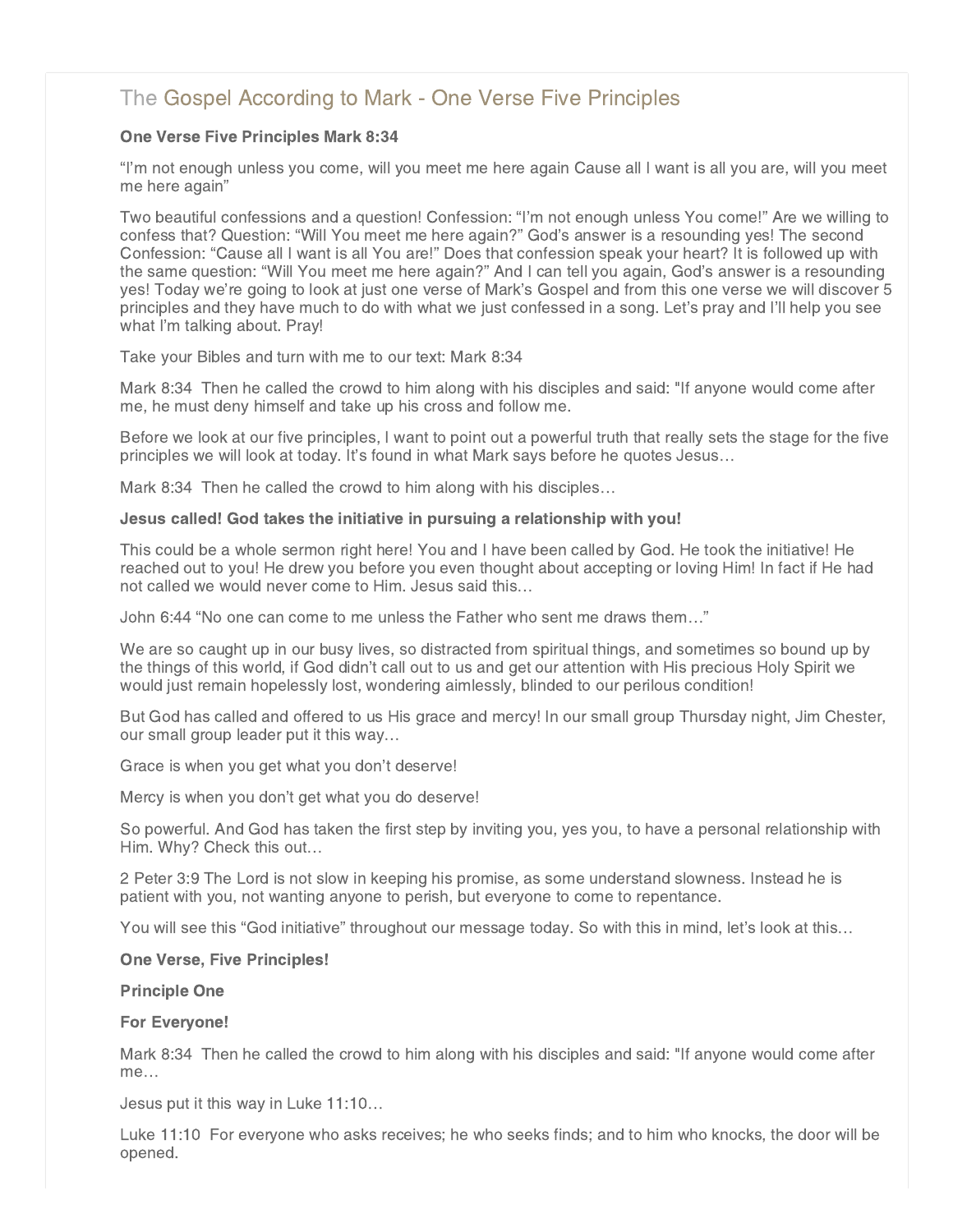And He said this in the passage from John's Gospel I just quoted about God taking the initiative in pursuing a relationship with us…

John 6:40 For my Father's will is that everyone who looks to the Son and believes in him shall have eternal life, and I will raise them up at the last day."

The writer of Romans said this…

Rom 10:4 Christ is the end of the law so that there may be righteousness for everyone who believes.

And then this verse we read last week…

Rom 10:11 As the Scripture says, "Anyone who trusts in him will never be put to shame."

Rom 10:12 For there is no difference between Jew and Gentile--the same Lord is Lord of all and richly blesses all who call on him,

Rom 10:13 for, "Everyone who calls on the name of the Lord will be saved."

The writer of Hebrews said this…

Heb 2:9 But we see Jesus, who was made a little lower than the angels, now crowned with glory and honor because he suffered death, so that by the grace of God he might taste death for everyone.

Of course we know that not everyone accepts God's love and offer to forgive…

We must remember this powerful truth:

"Not received does not mean not offered!"

Isaiah quoted God in Isaiah 65:2 saying…

Isaiah 65:2 "All day long I have held out my hands to an obstinate people, who walk in ways not good, pursuing their own imaginations—"

What does this mean?

#### Principle Two

#### For Everyone Who Chooses

Mark 8:34 Then he called the crowd to him along with his disciples and said: "If anyone would come after me,

"If anyone would" means it's for everyone who will!

Now you may have never heard me read the following passage of Scripture before, and if that's the case then this is your first time here because it's sort of a life long theme for me and it's something that just comes out in many of my messages whether planned or not. Today it is planned…

Jesus said…

John 3:16 "For God so loved the world that he gave his one and only Son, that whoeverbelieves in him shall not perish but have eternal life.

John 3:17 For God did not send his Son into the world to condemn the world, but to save the world through him.

John 3:18 Whoever believes in him is not condemned, but whoever does not believe stands condemned already because he has not believed in the name of God's one and only Son.

The Psalmist said…

Psa 86:5 You are forgiving and good, O Lord, abounding in love to all who call to you.

The Psalmist also said…

Psa 145:18 The LORD is near to all who call on him, to all who call on him in truth.

Moses said it with great conviction…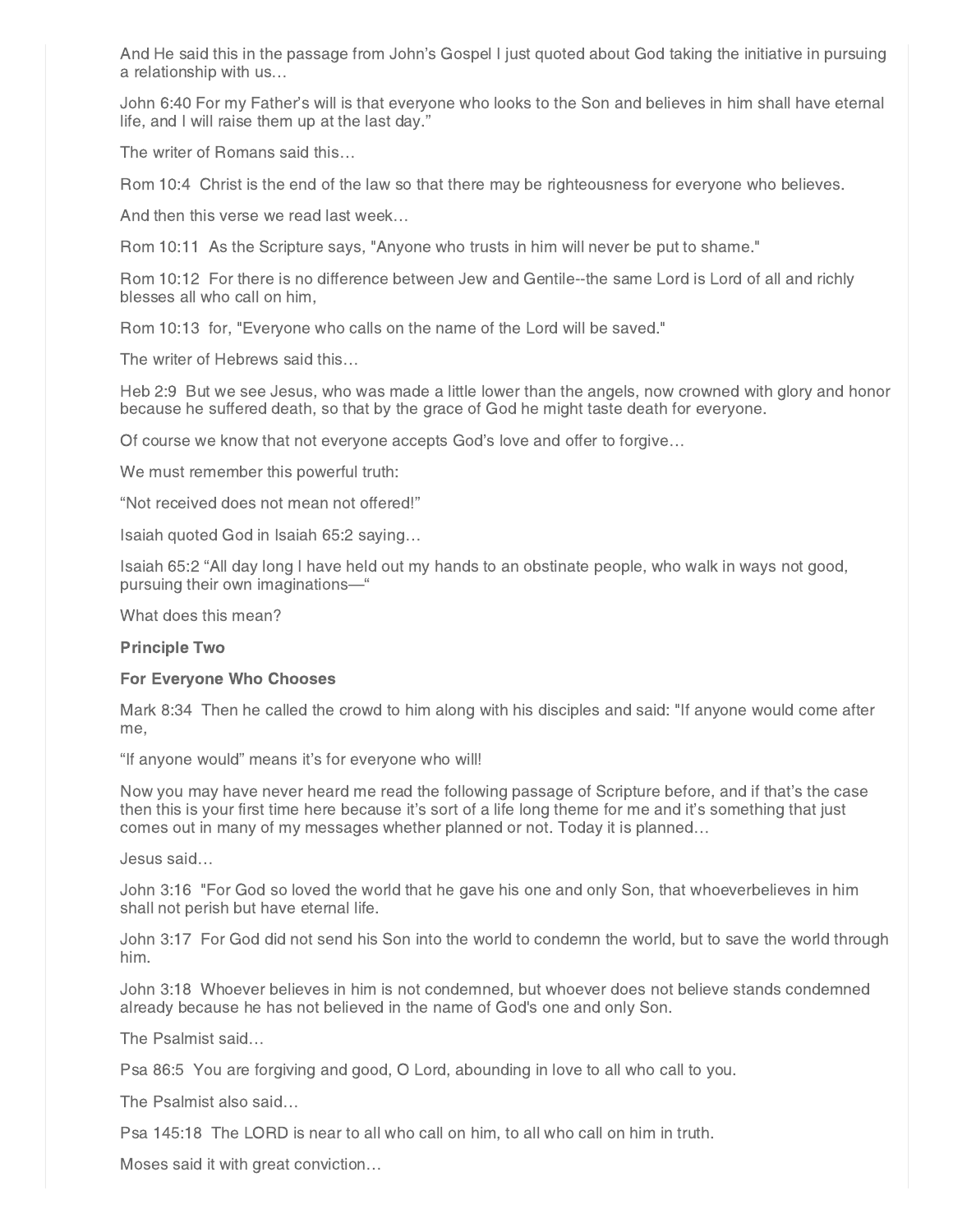Deu 30:19 This day I call heaven and earth as witnesses against you that I have set before you life and death, blessings and curses. Now choose life, so that you and your children may live

Deu 30:20 and that you may love the LORD your God, listen to his voice, and hold fast to him. For the LORD is your life...

You might be thinking this seems to be a theme of this series on the Gospel According to Mark! It is! It was Mark's theme because it was Jesus' theme, and so I guess it's not a bad theme to have for one's life. You see, I know there are people here today who are on the precipice, on the edge, on the cusp, on the verge of making a decision one way or the other about God and whether you will choose to trust him with your life or walk away from His gracious offer to be your Savior, Lord, and best friend. I want you to make the right choice, God want's you to make the right choice. In fact, one of the most powerful passages of Scripture in the whole Bible on this subject can be found in Isaiah 55 where God gives an impassioned plea for the people of Israel to turn away from their sin and turn to Him! Here we see again sovereign God taking the initiative in the relationship…

Isaiah 55:3 "Give ear and come to me; listen, that you may live. I will make an everlasting covenant with you, my faithful love promised to David."

And then Isaiah makes this statement…

Isaiah 55:6 Seek the Lord while he may be found; call on him while he is near.

Isaiah 55:7 Let the wicked forsake their ways and the unrighteous their thoughts. Let them turn to the Lord, and he will have mercy on them, and to our God, for he will freely pardon.

Now having said that, what I'm about to tell you next would be considered ludicrous by any salesman! It would be deemed utter foolishness to bring up something negative with anyone who is trying to make a decision to purchase something. But you must remember, Jesus isn't a salesman, He is a Savior and He knows the only way to salvation is through truth. So He's not going to lie to you. You might remember that Jesus had said this to His disciples…

John 14:6 Jesus answered, "I am the way and the truth and the life. No one comes to the Father except through me.

So Jesus would not lie to someone or sugar coat things just to get more followers. He wants true disciples, people who want a relationship with Him and are willing to sacrifice self in order to find that ultimate relationship. Listen to the words of Jesus to the Samaritan Woman at the well…

John 4:23 Yet a time is coming and has now come when the true worshipers will worship the Father in the Spirit and in truth, for they are the kind of worshipers the Father seeks.

John 4:24 God is spirit, and his worshipers must worship in the Spirit and in truth."

So what is it Jesus is about to say that would possibly turn people away?

#### Principle Three

## For Everyone Who Chooses Must Deny Himself

Mark 8:34 Then he called the crowd to him along with his disciples and said: "If anyone would come after me, he must deny himself…"

Now this is where it gets really hard and quite unpopular! There was crowd of people and the disciples might have wondered why Jesus would bring up such a subject right now! It just didn't seem like the way to close the deal! "Deny yourself?" We live in a culture that is very much about self! Self-absorbed/Selfmade/Self-indulgent/Self-centered/Self-gratifying/Self-obsessed/Self-pleasing/Self-serving/and sometimes Self-righteous! What word would sum up all of these? How about "Selfish"? And Jesus knows the first step to defeating selfishness is to deny ourselves. In other words we have to be willing to tell our self, no! I don't know about you, but I don't typically like to hear the word no! I didn't like that word when I was a child and I still don't like it!

But here's the thing we must never forget, and we talked about it just a little bit last week: You always come out the winner when you say no to self and yes to God! Why? Because He always has your best interest at heart and He always knows what is truly best for you! But it's so hard to accept that because we want what we want and we think we know what's best for ourselves! But Jesus said we must deny ourselves and trust Him with what's best! Let me remind you of something. God is a good God and the things He wants you to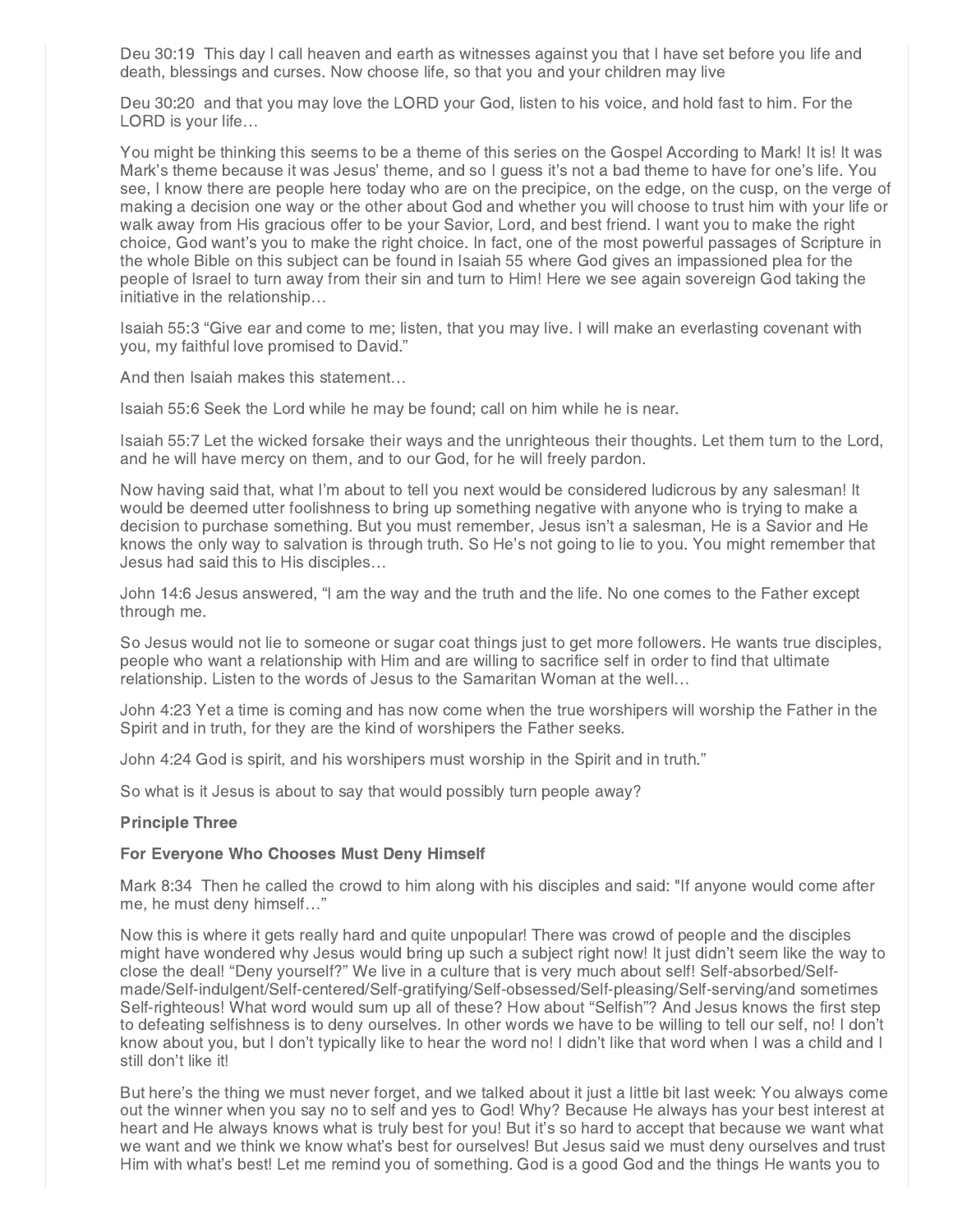deny are things that are bad for you! Selfishness never helped anyone achieve good things in life! Why? Because self is never satisfied and always wants more and that's what leads to addiction, abuse, anger, greed, theft, dishonesty, dissatisfaction, jealousy, and the list goes on! Jesus was telling people to deny self these horrible things. Self may want them, and even enjoy them for a season, but these things destroy, hurt and cause pain to others.

Paul said it this way…

Eph 4:22 You were taught, with regard to your former way of life, to put off your old self, which is being corrupted by its deceitful desires;

Eph 4:23 to be made new in the attitude of your minds;

Eph 4:24 and to put on the new self, created to be like God in true righteousness and holiness.

Luke remembered Jesus saying the same thing as Mark, but Luke remembered an extra word that is significant…

Luke 9:23 Then he said to them all: "Whoever wants to be my disciple must deny themselves and take up their cross daily and follow me."

Did you catch the word "daily"? The old self is going to constantly try to get you to indulge self and you must constantly say "no," "denied!"

John Wesley stated this about self-denial…

"If we do not continually deny ourselves, we do not learn of Him, but of other masters. If we do not take up our cross daily, we do not come after Him, but after the world, or the prince of the world, or our own fleshly mind. If we are not walking in the way of the cross, we are not following Him; we are not treading in his steps; but going back from, or at least wide of, Him."

(from Sermons of John Wesley, PC Study Bible formatted electronic database Copyright © 2003 by Biblesoft, Inc. All rights reserved.)

Henry Turlington stated it this way…

"The either/or is before men: one either chooses to deny himself and walk in the way of the Son of man; or one compromises with this adulterous and sinful generation, hopelessly lost while trying to preserve his own hollow life."

And this leads us to…

#### Principle Four

## For Everyone Who Chooses Must Deny Himself and Take Up His Cross

Mark 8:34 Then he called the crowd to him along with his disciples and said: "If anyone would come after me, he must deny himself and take up his cross . . .

Here's some questions you might have. Can't we put the cross behind us? Can't we just acknowledge that Christ died on the cross and let that be that? Do we each have a cross to bear? Why do I need a cross? Here's why you need a cross . . .

## You need the Cross to Remember

Remember what? The price Jesus paid for our salvation!

Mat 26:67 Then they spit in his face and struck him with their fists. Others slapped him

Mat 26:68 and said, "Prophesy to us, Christ. Who hit you?"

Mat 27:30 They spit on him, and took the staff and struck him on the head again and again.

Mat 27:31 After they had mocked him, they took off the robe and put his own clothes on him. Then they led him away to crucify him.

The Cross helps me remember, but there's more…

You need a cross to Realize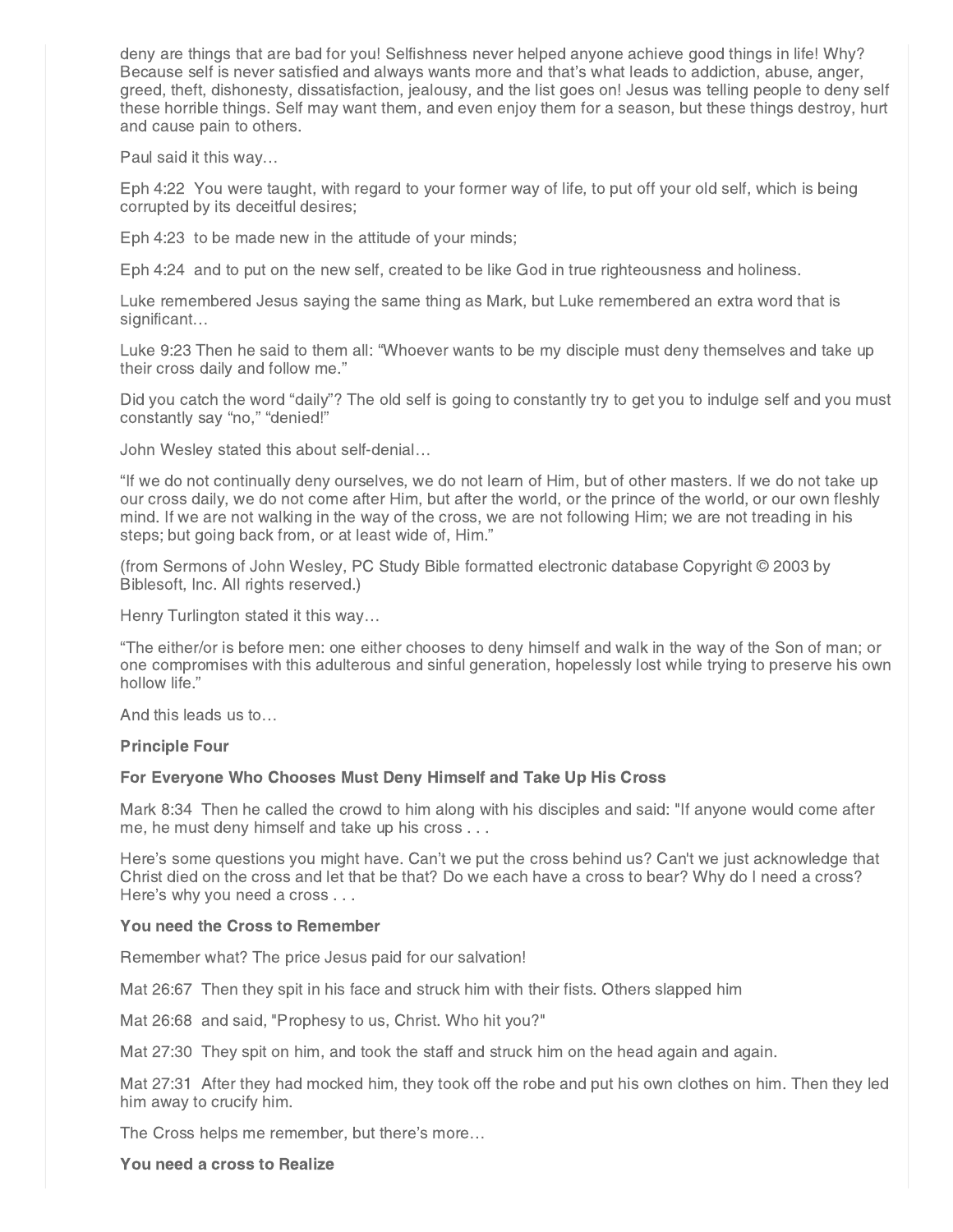Realize what? When you accept Jesus as your Savior by calling upon His Name your past is forgiven and you're new life has begun! Exactly what our folks who were baptized this morning painted a picture of! The writer of Hebrews paints a beautiful word picture of what the Cross helps us realize…

Heb 10:15 The Holy Spirit also testifies to us about this. First he says:

Heb 10:16 "This is the covenant I will make with them after that time, says the Lord. I will put my laws in their hearts, and I will write them on their minds."

Heb 10:17 Then he adds: "Their sins and lawless acts I will remember no more."

Heb 10:18 And where these have been forgiven, there is no longer any sacrifice for sin.

Heb 10:19 Therefore, brothers, since we have confidence to enter the Most Holy Place by the blood of Jesus,

Heb 10:20 by a new and living way opened for us through the curtain, that is, his body,

Heb 10:21 and since we have a great priest over the house of God,

Heb 10:22 let us draw near to God with a sincere heart in full assurance of faith, having our hearts sprinkled to cleanse us from a guilty conscience and having our bodies washed with pure water.

Heb 10:23 Let us hold unswervingly to the hope we profess, for he who promised is faithful.

So the Cross helps us to remember, and to realize, but there's more…

## You need a Cross to Receive!

Reccive what? Power

1 Cor 1:18 For the message of the cross is foolishness to those who are perishing, but to us who are being saved it is the power of God.

Power For What?

Power over temptation

Power over discouragement

Power over selfishness

Power over anger

Power over bitterness

Power to forgive

Power to overcome circumstances

Power to succeed God's way

Power to love

And this takes us to our final principle for today…

## Principle Five

#### For everyone who chooses must deny himself and take up his cross and follow Christ

Mark 8:34 Then he called the crowd to him along with his disciples and said: "If anyone would come after me, he must deny himself and take up his cross and follow me.

A true disciple is one who follows Jesus in His teachings and actions. Peter, one of those early disciples who was trying to understand all of this, would later write in his first letter this explanation of principle five...

1 Pet 2:21 To this you were called, because Christ suffered for you, leaving you an example, that you should follow in his steps.

1 Pet 2:22 "He committed no sin, and no deceit was found in his mouth."